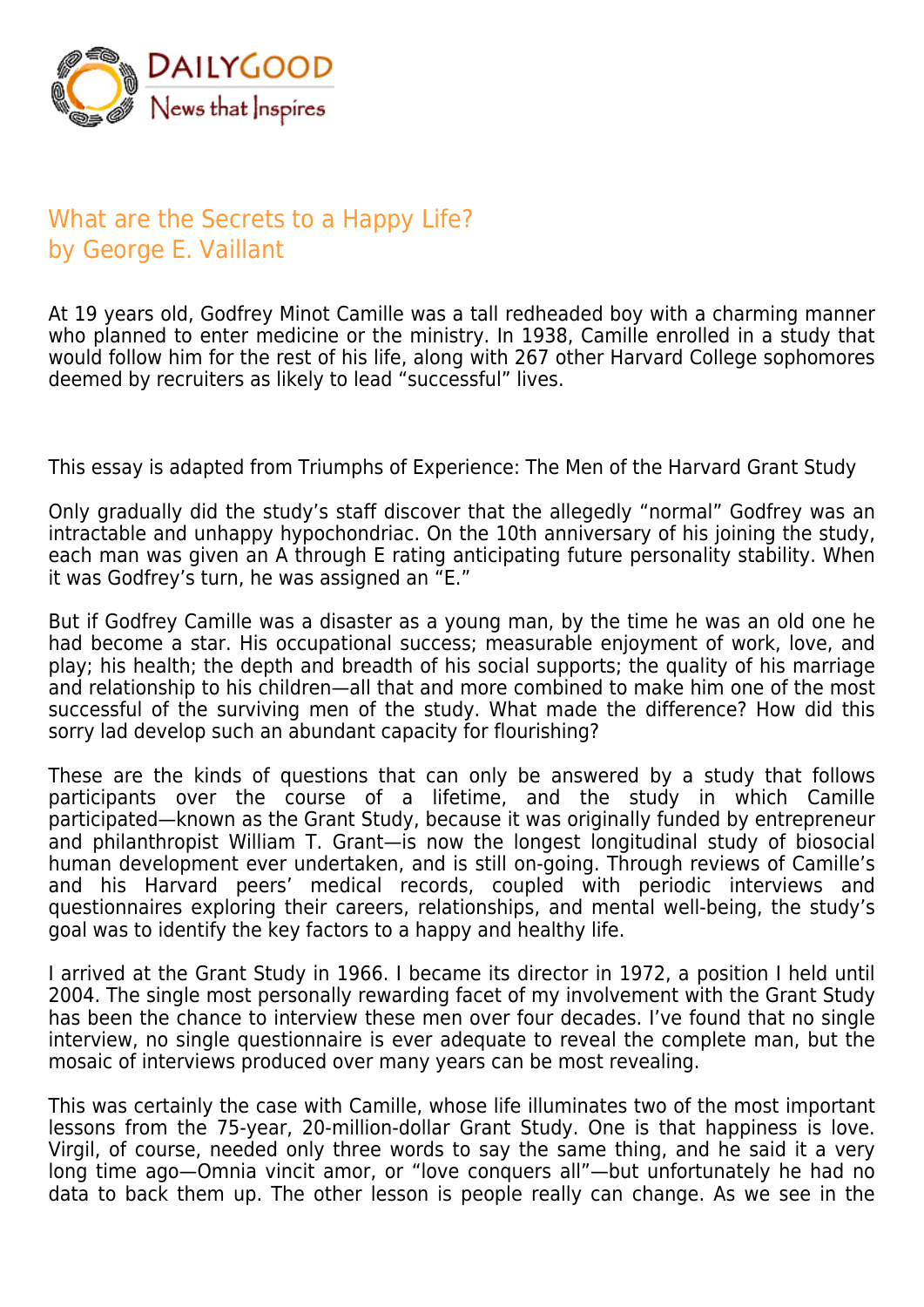example of this man's life, they really can grow.

Up from a bleak childhood

Camille's parents were upper class, but they were also socially isolated and pathologically suspicious. A child psychiatrist who reviewed Camille's record 30 years later thought his childhood one of the bleakest in the Study.

Unloved and not yet grown into a sense of autonomy, Camille as a student adopted the unconscious survival strategy of frequent reports to the college infirmary. No evidence of tangible illness was found at most of his visits, and in his junior year a usually sympathetic college physician dismissed him with the disgusted comment, "This boy is turning into a regular psychoneurotic." Camille's constant complaining was an immature coping style. It didn't connect with other people, and it kept them from connecting with him; they didn't see his real underlying suffering and just got angry at his apparent manipulations.

After graduation from medical school, the newly minted Dr. Camille attempted suicide. The Study consensus at the time of his 10-year personality assessment was that he was "not fitted for the practice of medicine," and, unloved as he was, he found taking care of other people's needs overwhelming. But several sessions with a psychiatrist gave him a different view of himself. He wrote to the Study, "My hypochondriasis has been mainly dissipated. It was an apology, a self-inflicted punishment for aggressive impulses."

Then, at age 35, he had a life-changing experience. He was hospitalized for 14 months in a veterans' hospital with pulmonary tuberculosis. Ten years later he recalled his first thought on being admitted: "It's neat; I can go to bed for a year, do what I want, and get away with it."

"I was glad to be sick," he confessed. His illness, a real one, finally ended up giving him the emotional security that his childhood—along with his hypochondriacal symptoms and subsequent careful neutrality—never had. Camille felt his time in the hospital almost like a religious rebirth. "Someone with a capital 'S' cared about me," he wrote. "Nothing has been so tough since that year in the sack."

Released from the hospital, Dr. Camille became an independent physician, married, and grew into a responsible father and clinic leader. His coping style changed as the decades passed. His transitional reliance on displacement (the unconscious avoidance of emotional intensity) was replaced by the still more empathic involuntary coping mechanisms of altruism and generativity (a wish to nurture others' development). He was now functioning as a giving adult. Whereas at 30 he had hated his dependent patients, by 40 his adolescent fantasy of caring for others had become a reality. In vivid contrast with his post-graduation panic, he now reported that what he liked most about medicine was that "I had problems and went to others, and now I enjoy people coming to me."

When I was 55 and Camille was almost 70, I asked him what he had learned from his children. "You know what I learned from my children?" he blurted out, tears in his eyes. "I learned love!" Many years later, having seized a serendipitous opportunity to interview his daughter, I believed him. I have interviewed many Grant Study children, but this woman's love for her father remains the most stunning that I have encountered among them.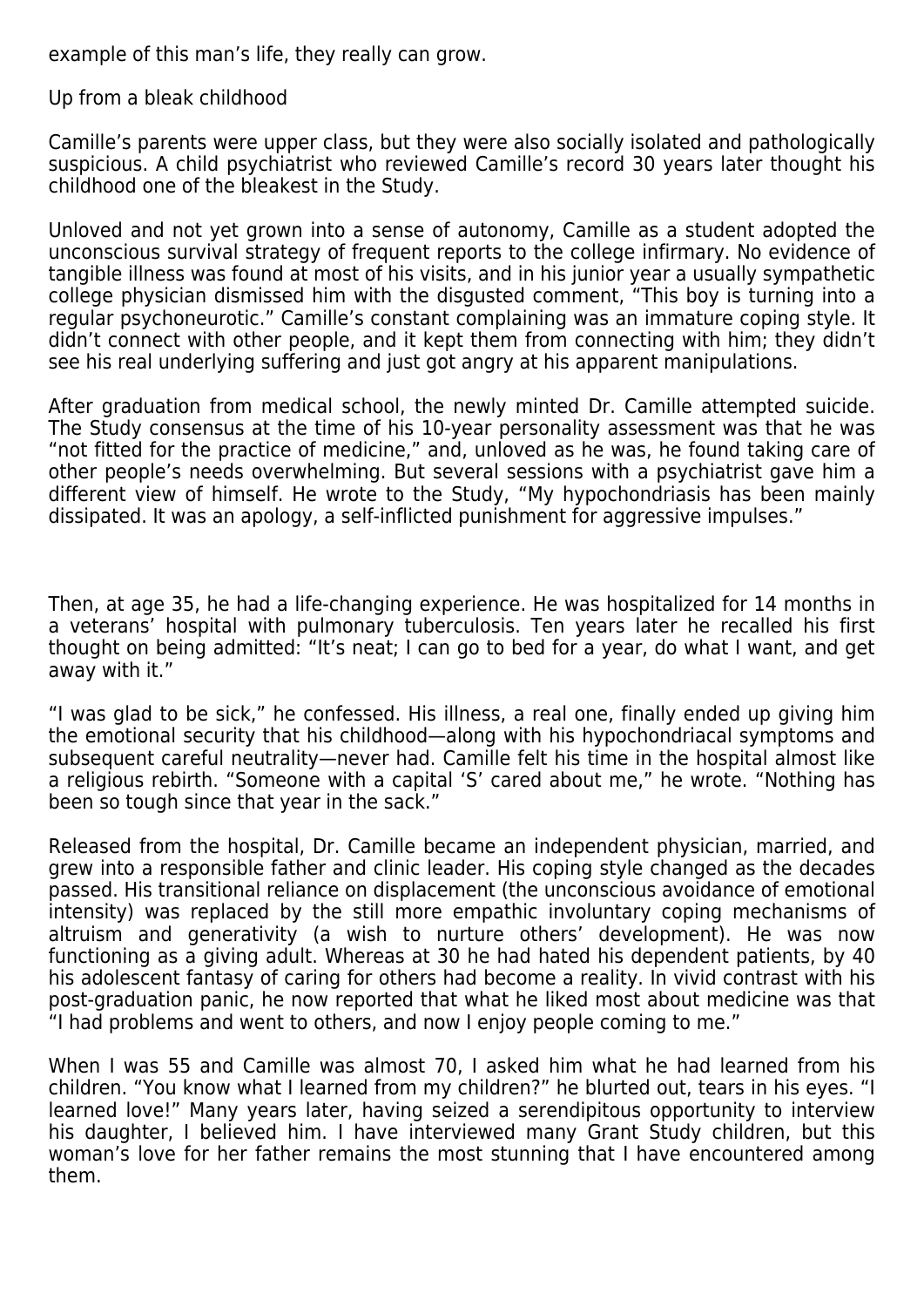At age 75, Camille took the opportunity to describe in greater detail how love had healed him:

Before there were dysfunctional families, I came from one. My professional life hasn't been disappointing—far from it—but the truly gratifying unfolding has been into the person I've slowly become: comfortable, joyful, connected, and effective. Since it wasn't widely available then, I hadn't read that children's classic, The Velveteen Rabbit, which tells how connectedness is something we must let happen to us, and then we become solid and whole.

As that tale recounts tenderly, only love can make us real. Denied this in boyhood for reasons I now understand, it took me years to tap substitute sources. What seems marvelous is how many there are and how restorative they prove. What durable and pliable creatures we are, and what a storehouse of goodwill lurks in the social fabric. . . I never dreamed my later years would be so stimulating and rewarding.

That convalescent year, transformative though it was, was not the end of Camille's story. Once he grasped what had happened, he seized the ball and ran with it, straight into a developmental explosion that went on for 30 years. A professional awakening and a spiritual one; a wife and two children of his own; two psychoanalyses, a return to the church of his early years—all these allowed him to build for himself the loving surround that he had so missed as a child, and to give to others out of its riches.

At 82, Godfrey Minot Camille had a fatal heart attack while mountain climbing in the Alps, which he dearly loved. His church was packed for the memorial service. "There was a deep and holy authenticity about the man," said the Bishop in his eulogy. His son said, "He lived a very simple life, but it was very rich in relationships." Yet prior to age 30, Camille's life had been essentially barren of relationship. Folks change. But they stay the same, too. Camille had spent his years before the hospital looking for love, too. It just took him a while to learn how to do it well.

## How to flourish

In 2009, I delved into the Grant Study data to establish a Decathlon of Flourishing—a set of ten accomplishments that covered many different facets of success. Two of the items in the Decathlon had to do with economic success, four with mental and physical health, and four with social supports and relationships. Then I set out to see how these accomplishments correlated, or didn't, with three gifts of nature and nurture—physical constitution, social and economic advantage, and a loving childhood.

The results were as clear-cut as they were startling.

We found that measures of family socioeconomic status had no significant correlation at all with later success in any of these areas. Alcoholism and depression in family histories proved irrelevant to flourishing at 80, as did longevity. The sociability and extraversion that were so highly valued in the initial process of selecting the men did not correlate with later flourishing either.

In contrast with the weak and scattershot correlations among the biological and socioeconomic variables, a loving childhood—and other factors like empathic capacity and warm relationships as a young adult—predicted later success in all ten categories of the Decathlon. What's more, success in relationships was very highly correlated with both economic success and strong mental and physical health, the other two broad areas of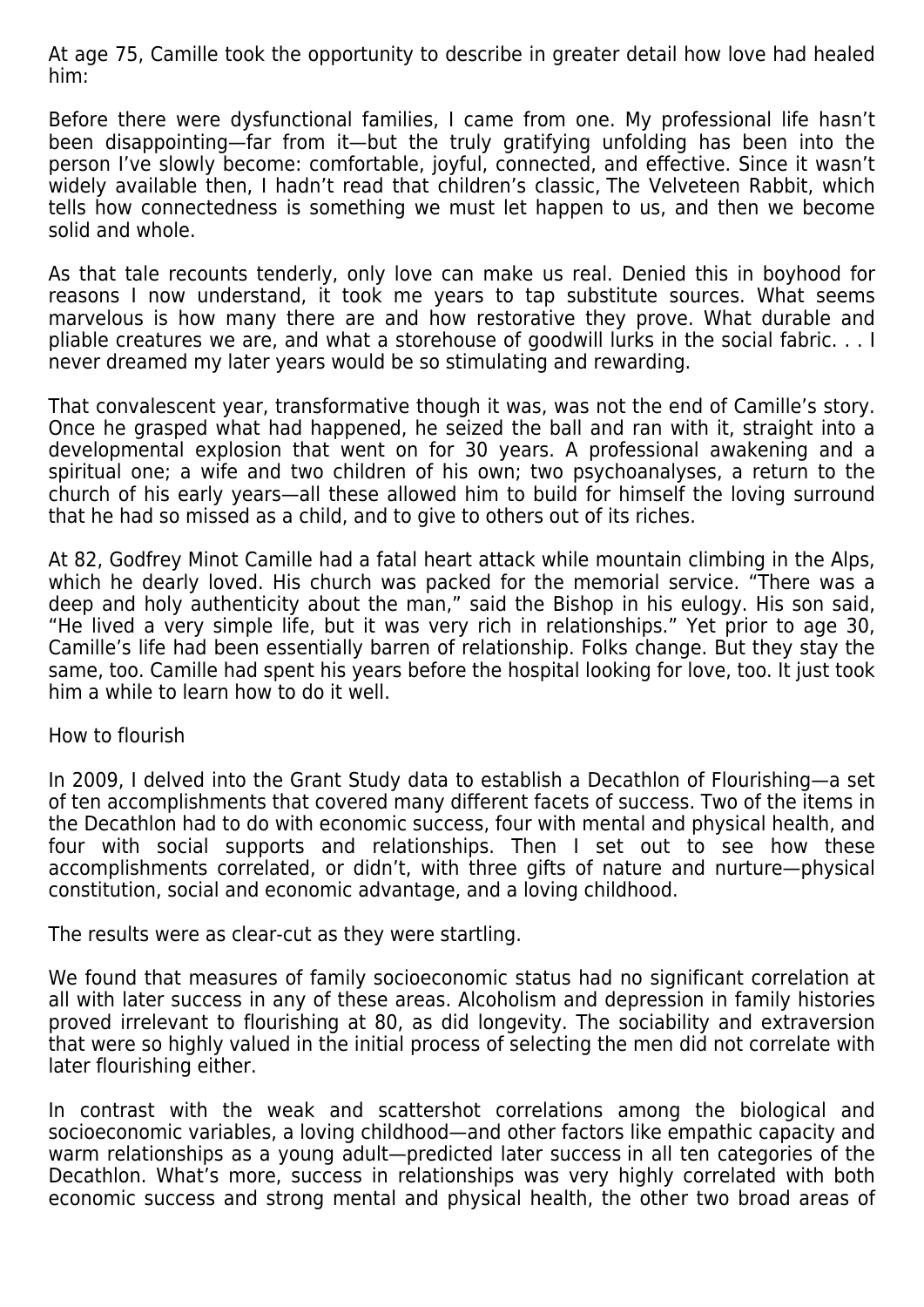the Decathlon.

In short, it was a history of warm intimate relationships—and the ability to foster them in maturity—that predicted flourishing in all aspects of these men's lives.

We found, for instance, that there was no significant difference between the maximum earned incomes of the men with IQs of 110–115 and the incomes of the men with IQs of 150-plus. On the other hand, men with warm mothers took home \$87,000 more than those men whose mothers were uncaring. The men who had good sibling relationships when young were making an average of \$51,000 more a year than the men who had poor relationships with their siblings. The 58 men with the best scores for warm relationships made an average of \$243,000 a year; in contrast, the 31 men with the worst scores for relationships earned an average maximum salary of \$102,000 a year.

So when it comes to late-life success—even when success is measured strictly in financial terms—the Grant Study finds that nurture trumps nature. And by far the most important influence on a flourishing life is love. Not early love exclusively, and not necessarily romantic love. But love early in life facilitates not only love later on, but also the other trappings of success, such as high income and prestige. It also encourages the development of coping styles that facilitate intimacy, as opposed to the ones that discourage it. The majority of the men who flourished found love before 30, and the data suggests that was why they flourished.

We can't choose our childhoods, but the story of Godfrey Minot Camille reveals that bleak ones do not doom us. If you follow lives long enough, people adapt and they change, and so do the factors that affect healthy adjustment. Our journeys through this world are filled with discontinuities. Nobody in the Study was doomed at the outset, but nobody had it made, either. Inheriting the genes for alcoholism can turn the most otherwise blessed golden boy into a skid row bum. Conversely, an encounter with a very dangerous disease liberated the pitiful young Dr. Camille from a life of loneliness and dependency. Who could have foreseen, when he was 29 and the Study staff ranked him in the bottom three percent of the cohort in personality stability, that he would die a happy, giving, and beloved man?

Only those who understand that happiness is only the cart; love is the horse. And perhaps those who recognize that our so-called defense mechanisms, our involuntary ways of coping with life, are very important indeed. Before age 30, Camille depended on narcissistic hypochondriasis to cope with his life and his feelings; after 50 he used empathic altruism and a pragmatic stoicism about taking what comes. The two pillars of happiness revealed by the 75-year-old Grant Study—and exemplified by Dr. Godfrey Minot Camille—are love and a mature coping style that does not push love away.

Above all, the Study reveals how men like Dr. Camille adapted themselves to life and adapted their lives to themselves—a process of maturation that unfolds over time. Indeed, I have always regarded the Grant Study as an instrument that permitted the study of time, much as the telescope uncovered the mysteries of the galaxies and the microscope enabled the study of microbes.

For researchers, prolonged follow-up can be a rock upon which fine theories founder, but it also can be a means of discovering robust and enduring truth. At the outset of the Study in 1939, it was thought that men with masculine body types—broad shoulders and a